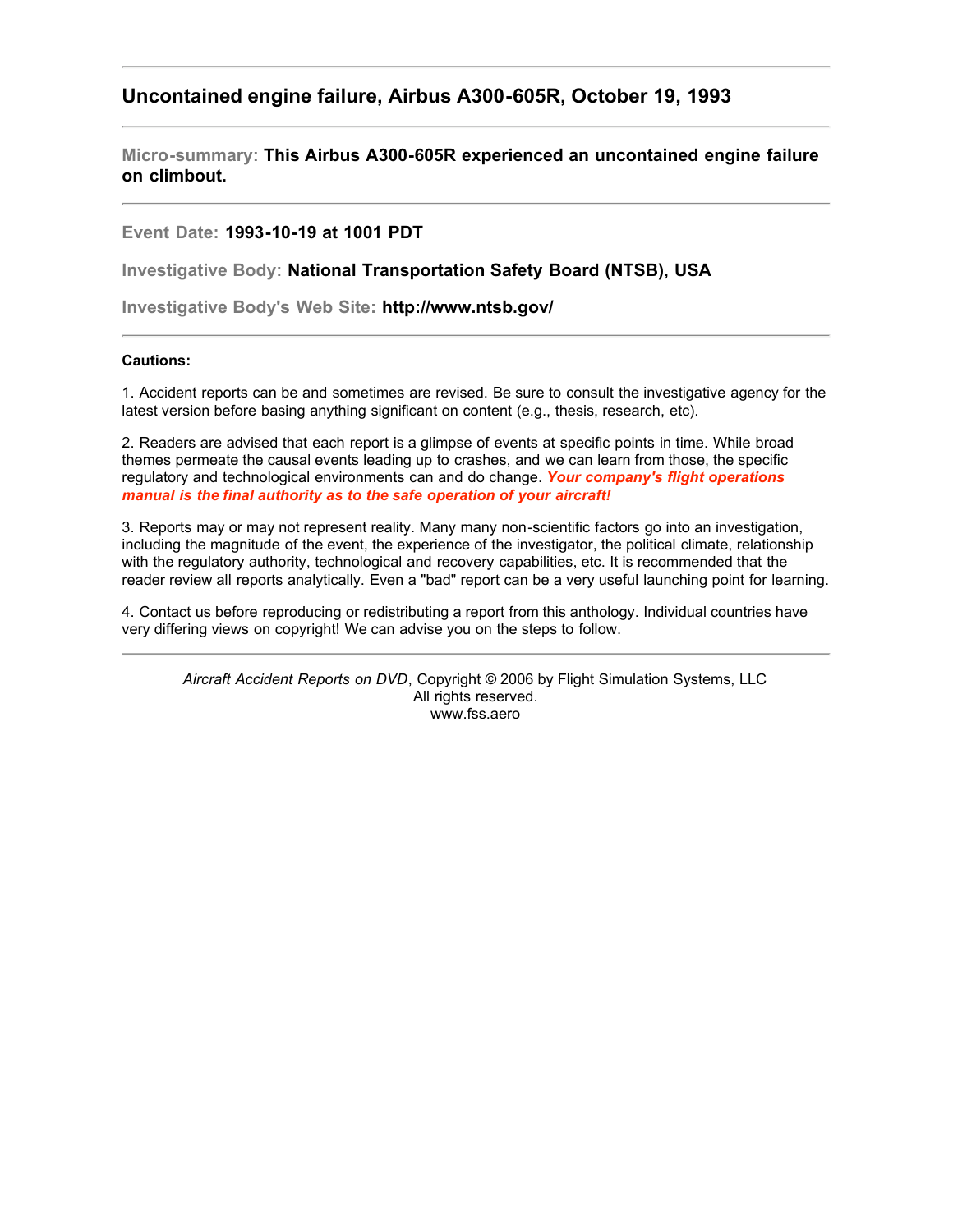| RANS <sub>P</sub> RANSP<br>National Transportation Safety Board<br>NTSB ID: LAX94IA018<br>Aircraft Registration Number: N41063                                                                                                                                                                                                                                                                                                                                                                                                                                                                                                                                                                                                                                                                                                                                                                                                                                                                                                 |              |  |                                   |                                  |                             |                            |                  |  |  |  |
|--------------------------------------------------------------------------------------------------------------------------------------------------------------------------------------------------------------------------------------------------------------------------------------------------------------------------------------------------------------------------------------------------------------------------------------------------------------------------------------------------------------------------------------------------------------------------------------------------------------------------------------------------------------------------------------------------------------------------------------------------------------------------------------------------------------------------------------------------------------------------------------------------------------------------------------------------------------------------------------------------------------------------------|--------------|--|-----------------------------------|----------------------------------|-----------------------------|----------------------------|------------------|--|--|--|
| <b>FACTUAL REPORT</b>                                                                                                                                                                                                                                                                                                                                                                                                                                                                                                                                                                                                                                                                                                                                                                                                                                                                                                                                                                                                          |              |  | Occurrence Date: 10/19/1993       |                                  |                             | Most Critical Injury: None |                  |  |  |  |
| <b>ÁVIATIQÑ</b><br>Occurrence Type: Incident<br>Investigated By: NTSB                                                                                                                                                                                                                                                                                                                                                                                                                                                                                                                                                                                                                                                                                                                                                                                                                                                                                                                                                          |              |  |                                   |                                  |                             |                            |                  |  |  |  |
| Location/Time                                                                                                                                                                                                                                                                                                                                                                                                                                                                                                                                                                                                                                                                                                                                                                                                                                                                                                                                                                                                                  |              |  |                                   |                                  |                             |                            |                  |  |  |  |
| <b>Nearest City/Place</b>                                                                                                                                                                                                                                                                                                                                                                                                                                                                                                                                                                                                                                                                                                                                                                                                                                                                                                                                                                                                      | <b>State</b> |  | Zip Code                          | Local Time                       | Time Zone                   |                            |                  |  |  |  |
| <b>LOS ANGELES</b>                                                                                                                                                                                                                                                                                                                                                                                                                                                                                                                                                                                                                                                                                                                                                                                                                                                                                                                                                                                                             | CA           |  | 90009                             | 1001                             | <b>PDT</b>                  |                            |                  |  |  |  |
| Airport Proximity: Off Airport/Airstrip                                                                                                                                                                                                                                                                                                                                                                                                                                                                                                                                                                                                                                                                                                                                                                                                                                                                                                                                                                                        |              |  | Distance From Landing Facility: 8 |                                  | Direction From Airport: 197 |                            |                  |  |  |  |
| <b>Aircraft Information Summary</b>                                                                                                                                                                                                                                                                                                                                                                                                                                                                                                                                                                                                                                                                                                                                                                                                                                                                                                                                                                                            |              |  |                                   |                                  |                             |                            |                  |  |  |  |
| Aircraft Manufacturer                                                                                                                                                                                                                                                                                                                                                                                                                                                                                                                                                                                                                                                                                                                                                                                                                                                                                                                                                                                                          |              |  | Model/Series                      |                                  |                             |                            | Type of Aircraft |  |  |  |
| Airbus Industrie                                                                                                                                                                                                                                                                                                                                                                                                                                                                                                                                                                                                                                                                                                                                                                                                                                                                                                                                                                                                               |              |  | A-300-605R                        |                                  |                             |                            | Airplane         |  |  |  |
| Sightseeing Flight: No                                                                                                                                                                                                                                                                                                                                                                                                                                                                                                                                                                                                                                                                                                                                                                                                                                                                                                                                                                                                         |              |  |                                   | Air Medical Transport Flight: No |                             |                            |                  |  |  |  |
| Narrative                                                                                                                                                                                                                                                                                                                                                                                                                                                                                                                                                                                                                                                                                                                                                                                                                                                                                                                                                                                                                      |              |  |                                   |                                  |                             |                            |                  |  |  |  |
| Brief narrative statement of facts, conditions and circumstances pertinent to the accident/incident:<br>History of the Flight                                                                                                                                                                                                                                                                                                                                                                                                                                                                                                                                                                                                                                                                                                                                                                                                                                                                                                  |              |  |                                   |                                  |                             |                            |                  |  |  |  |
| Florida, under Title 14 CFR Part 121, when the incident occurred. The airplane, operated by<br>American Airlines as flight number 915, received minor damage to the fuselage. Two flight crew<br>members, both certificated airline transport pilots, 8 cabin crew members, and 76 passengers were<br>Visual meteorological conditions prevailed. The flight departed Los Angeles at 0959<br>not injured.<br>The pilot reported that after departure from runway 25R, about 6,000 feet mean sea level<br>hours.<br>(msl), a loud bang was heard followed by "engine fire" and "reverser unlocked" annunciator lights<br>in the number one engine.<br>The number one engine instruments decreased to zero. The pilot<br>discharged the number one engine fire extinguisher and declared an emergency. The first officer,<br>who was flying the airplane at the time, proceeded to return and land on runway 25R at Los Angeles.<br>There was no evidence of fire. The passengers disembarked the airplane at the terminal gate. |              |  |                                   |                                  |                             |                            |                  |  |  |  |
| Aircraft Information                                                                                                                                                                                                                                                                                                                                                                                                                                                                                                                                                                                                                                                                                                                                                                                                                                                                                                                                                                                                           |              |  |                                   |                                  |                             |                            |                  |  |  |  |
| The airplane had accumulated a total time in service of 13,905.07 flight hours and 5,515 cycles<br>since being delivered on February 2, 1989. The most recent inspection, a phase B check, was<br>accomplished on September 24, 1993, 175 flight hours and 72 cycles before the incident. The number<br>one engine had accrued 1,328 hours and 520 cycles since April 30, 1993, when the engine was<br>The most recent engine inspection was accomplished during the latest<br>installed on the airplane.<br>phase B check listed above for the airplane. The engine's 3-to-9 compressor spool had accrued<br>11,094 hours and 4,404 cycles since new.                                                                                                                                                                                                                                                                                                                                                                         |              |  |                                   |                                  |                             |                            |                  |  |  |  |
| Compressor rotor blades (airfoils) are attached to the compressor spool in stages (rows) that<br>rotate between alternating stages of fixed (stator) vanes. Air, taken into the engine through the<br>fan section, passes through successive stages of compressor rotor blades and compressor stator<br>vanes, being compressed as it passes from stage to stage through 14 stages of blades. The 3-to-9<br>compressor spool is a one piece forging that was originally produced from a 13-inch billet of<br>titanium.                                                                                                                                                                                                                                                                                                                                                                                                                                                                                                         |              |  |                                   |                                  |                             |                            |                  |  |  |  |
| Flight Recorders                                                                                                                                                                                                                                                                                                                                                                                                                                                                                                                                                                                                                                                                                                                                                                                                                                                                                                                                                                                                               |              |  |                                   |                                  |                             |                            |                  |  |  |  |
| The airplane's digital flight data recorder (DFDR) provides aircraft and engine parameters that are<br>recorded by sample numbers within the recorder. The DFDR sample number 90793 at 1001:50 hours<br>indicated that the airplane was climbing through 6,203 feet msl, at 241 knots, on a 197 degree<br>magnetic heading. Beginning at sample number 90794, also recorded at 1001:50 hours, the number one<br>engine fan speed (N-1) suddenly decreased to flight idle and the engine parameters decreased to                                                                                                                                                                                                                                                                                                                                                                                                                                                                                                                |              |  |                                   |                                  |                             |                            |                  |  |  |  |

*FACTUAL REPORT - AVIATION Page 1*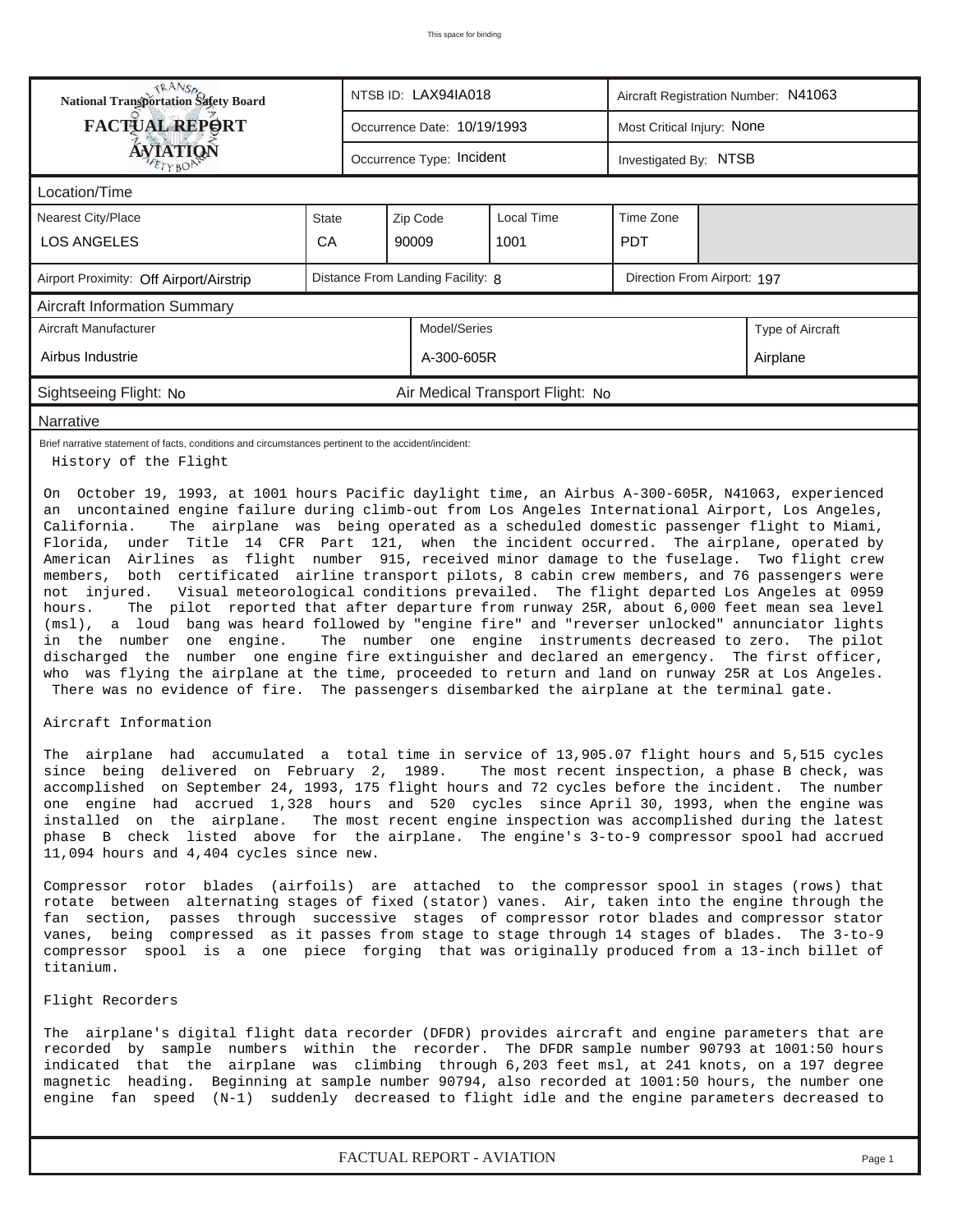| <b>National Transportation Safety Board</b> | NTSB ID: LAX94IA018         |  |
|---------------------------------------------|-----------------------------|--|
| <b>FACTUAL REPORT</b>                       | Occurrence Date: 10/19/1993 |  |
|                                             | Occurrence Type: Incident   |  |
|                                             |                             |  |

#### *Narrative (Continued)*

near zero within 10 seconds. The engine event occurred over the Pacific Ocean about 8 miles west of the Los Angeles airport.

During the initial readout of the DFDR data, performed by the operator, it was noted that the recorder lost data synchronization at or near the time of the number one engine failure, and some data was not recovered. The DFDR tape was sent to the National Transportation Safety Board's recorder laboratory where additional, but not all, data was recovered. An examination of the DFDR tape was then conducted at the Transportation Safety Board of Canada (TSB) where the remaining data was recovered.

#### Wreckage and Impact Information

Safety Board investigators examined the airplane at the operators maintenance facility on October 19 and 20, 1993. The airplane received damage to the left side of the aircraft. A large quantity of nicks and gouges were visible along the inboard leading edge slat, underside of the inboard section of the left wing, and along the left side of the fuselage from the wing root aft to about the lower navigation light. The 8th stage check valve and a small portion of compressor section airfoil from the number one engine were found embedded in the left side of the ram air turbine fairing. The wing and fuselage were not punctured by any debris.

Examination of the number one engine revealed that the right side of the engine's high pressure compressor case was ruptured in an outward direction. An 8-inch wide hole was oriented circumferentially from about an 11 o'clock position around the right side to about a 3 o'clock position. Engine ducting, tubing, and hardware were separated or bent outward in areas adjacent to the compressor case opening. The lower right side of the compressor case exhibited an outward bulge. Examination of the compressor section revealed that the 6th stage segment of the 3-to-9 stage compressor spool was missing entirely from the engine. The engine pylon was not damaged.

No metal splattering was visible in the tailpipe. The fan disk and low pressure turbine turned freely. The aft portion of the compressor rotor and the high pressure turbine turned freely. The forward portion of the compressor could not be rotated. There was no evidence of foreign object damage (FOD).

The right fan duct inner flow path exhibited about a 12-inch wide hole adjacent to the compressor case rupture. A 34-inch wide section of the right side thrust reverser cowl, oriented circumferentially from about a 12 o'clock position to about a 5 o'clock position, separated from the engine and was not located. The upper thrust reverser cascade segment, oriented on the right side of the engine, was bent upward. The center cascade segment was separated from the cowl and not located. The lower cascade segments were still attached. The lower latches holding the thrust reverse halfs together were found still latched.

Beginning on October 26, 1993, Safety Board investigators conducted an engine examination at the engine manufacturers maintenance facility in Ontario, California. The compressor/stator module was separated from the other engine modules. The upper case half of the high-pressure compressor was removed and revealed that the entire 6th stage disk of the compressor rotor (3.329 inches wide) separated at the spacer lands between stage 5 and 6, and at the spacer lands between stage 6 and 7. Compressor rotor blades attached to stage 1 through stage 4 exhibited leading edge damage, trailing edge damage, and blade bending. Stage 5 rotor blades were broken off entirely. Compressor rotor blades in stage 7 and aft received extensive damage including numerous missing blade pieces.

The compressor stator inlet guide vanes were bent in a clockwise direction. The inner shrouds of the vanes exhibited rotational damage and removal of large slivers of shroud material.

The fan mid-shaft, located through the center of the compressor rotor assembly, exhibited about a 1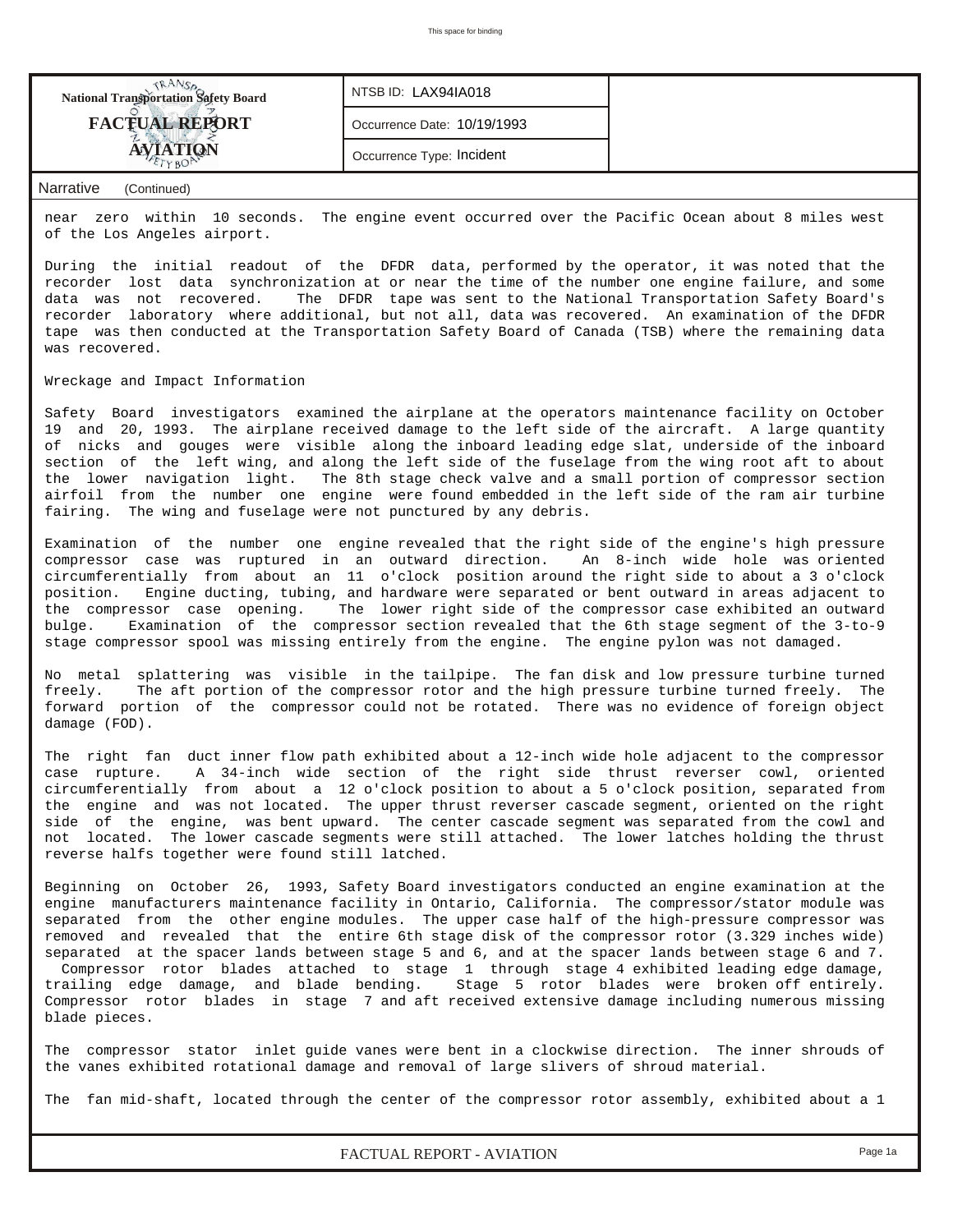| <b>National Transportation Safety Board</b> | NTSB ID: LAX94IA018         |  |
|---------------------------------------------|-----------------------------|--|
| <b>FACTUAL REPORT</b>                       | Occurrence Date: 10/19/1993 |  |
|                                             | Occurrence Type: Incident   |  |

#### *Narrative (Continued)*

and 1/2-by 3-inch circumferential gouge in the plane of the 6th stage disk. Areas of splattering of metal were visible adjacent to the gouge. The mid-shaft also exhibited a bright scoring mark adjacent to the high pressure compressor rear bumper bearing.

The engine manufacturer reported that the absence of significant impact damage to the fan mid-shaft and axial cracks in the remaining pieces of the 3-to-9 spool was consistent with a separation of the stage 6 disk due to a bore to rim crack. Disk rim initiated separations have shown damage that goes beyond a single disk in which axial cracks propagate through the spacer arms to adjacent disks. This type of crack was not apparent in this incident.

Tests and Research

The engine manufacturer reported that the 3-to-9 high pressure compressor spool for this engine was forged from 6-2-4-2 titanium. During the production history of the spool (26 years), it has progressively been forged from one piece 16-inch billets, to one and two piece 13-inch billets, to one and two piece 9-to 10-inch billets. As a result of previous spool separations, all one piece spools are subject to various service bulletins that call for a one-time immersion ultrasonic inspection. Service Bulletin 72-418 applies to CF6-80C2 engines.

As a result of the immersion ultrasonic inspections, 12 CF6-50 16-inch billet spools have been found with cracks or crack-like indications. No CF6-50 13-inch billet spools have been found cracked. One 13-inch CF6-80C2 billet spool was found cracked prior to this incident. These cracks have been attributed to a phenomena known as "Dwell time Fatigue" (also referred to as "Quasi-Cleavage Cracking").

Dwell time fatigue is characterized by flat, faceted internal crack initiation that may occur in areas subjected to high stress at low temperature over a period of time. Susceptibility to dwell time fatigue is associated with the presence of regions of microscopically aligned colonies of alpha phase titanium crystals. The colonies are aligned so that the basal plane is perpendicular to the axis of stress. The colonies form naturally during the billet manufacturing process. Subsequent billet reduction and part forging normally breaks up and randomizes the colonies; however, they may persist into the final part, resulting in a structure that is susceptible to fatigue over time (dwell time) under certain conditions.

Both halves of the 3-to-9 high pressure compressor spool (stages 3-5 and stages 7-9) were subjected to a metallurgical examination by the engine manufacturer. The results of the examination were reviewed by the National Transportation Safety Board Materials Laboratory. The examination included an inspection for cracks, voids, inclusions, and cracked/voided hard alpha anomalies. No such discrepancies were found. Residual stress measurements, taken at the stage 7 bore area, indicated that the part was within specifications. Photomicrographs of material from the stage 5 disk area revealed a uniform microstructure. Material from the stage 7,8, and, especially, the stage 9 disk area revealed evidence of the aligned alpha colony structure that has been associated with dwell time fatigue.

Including this incident, there have been four uncontained failures involving the 3-to-9 spool in CF6-50 model engines (16-inch billet) and one in the CF6-80C2 (13-inch billet). The engine manufacturer indicated that of the CF6-50 failures, three were attributed to a "type 1" defect (hard alpha) and one was attributed to dwell time fatigue. The failure mode for the stage 6 disk of the incident spool (CF6-80C2) has not been determined.

The engine manufacturer reported that there were seven additional 3-to-9 compressor spools (sister spools) forged from the same heat-lot as that of the incident spool. Examination of the sister spools has not revealed any cracks.

The engine manufacturer reported that there were eight heat-lot sister spools from the only other

*FACTUAL REPORT - AVIATION Page 1b*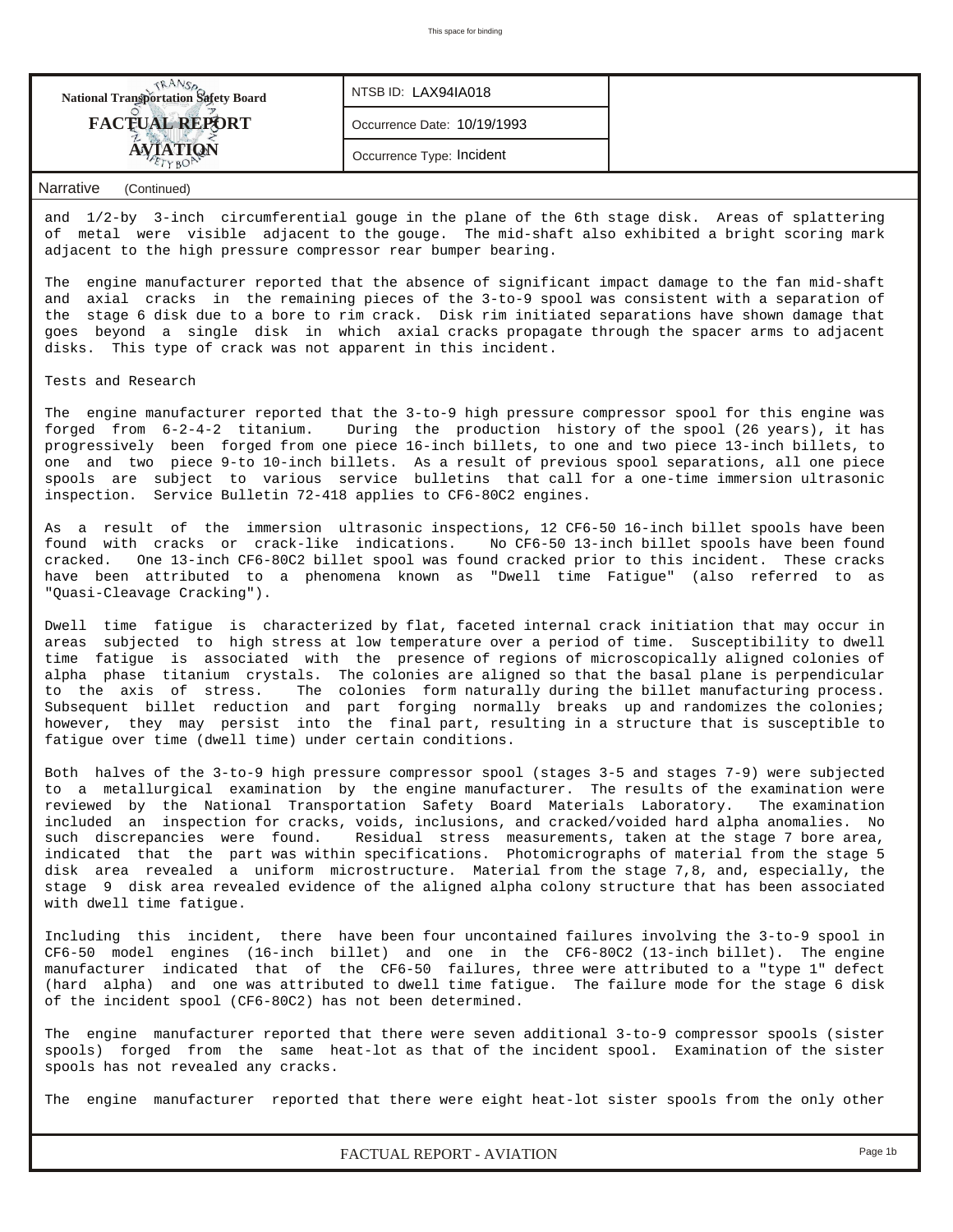| <b>National Transportation Safety Board</b> | NTSB ID: LAX94IA018         |  |
|---------------------------------------------|-----------------------------|--|
| <b>FACTUAL REPORT</b>                       | Occurrence Date: 10/19/1993 |  |
|                                             | Occurrence Type: Incident   |  |

### *Narrative (Continued)*

previous CF6-80C2 compressor crack that had been found in a 13-inch billet. Examination to this point of the sister spools has resulted in rejection of two spool assemblies for dimensional variations; however, no cracks have been found.

Additional Information

From January 24 to February 13, 1994, the engine manufacturer conducted an underwater search for the missing compressor spool segment. The search utilized remotely operated cameras and side scanning sonar in ocean depths of about 250 feet. Examination of the ocean bottom revealed rock outcroppings and limited visibility. The search did not locate any engine or aircraft hardware.

The engine manufacturer reported that an engineering and metallurgical evaluation to address the CF6 3-to-9 compressor spool issues is still in progress.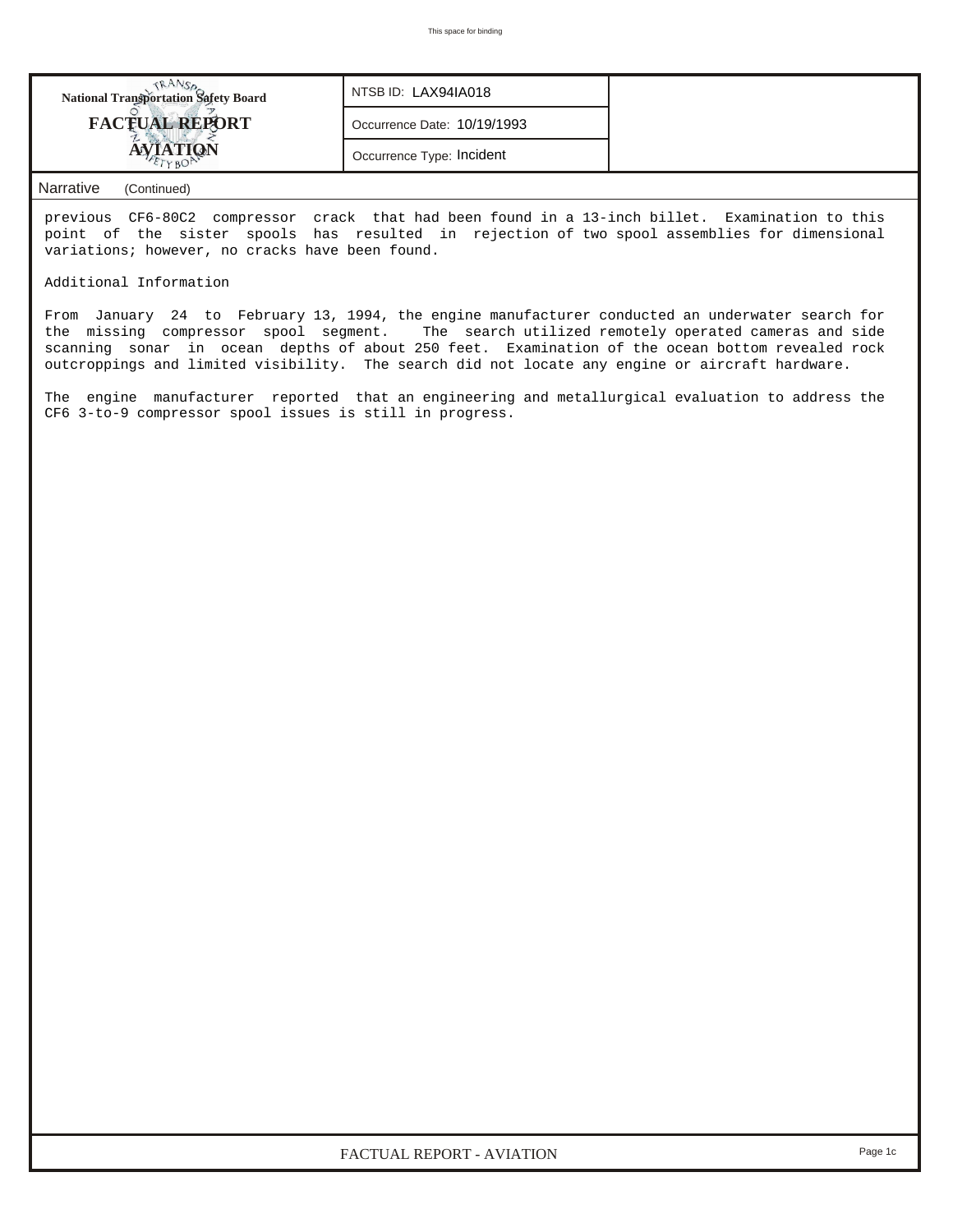| TRANSA<br>National Transportation Safety Board                           | NTSB ID: LAX94IA018                                              |                                                       |                             |                          |  |                                      |                     |                   |                           |              |
|--------------------------------------------------------------------------|------------------------------------------------------------------|-------------------------------------------------------|-----------------------------|--------------------------|--|--------------------------------------|---------------------|-------------------|---------------------------|--------------|
| FACTUAL REPORT                                                           |                                                                  |                                                       | Occurrence Date: 10/19/1993 |                          |  |                                      |                     |                   |                           |              |
| <b>AVIATION</b>                                                          |                                                                  |                                                       | Occurrence Type: Incident   |                          |  |                                      |                     |                   |                           |              |
| Landing Facility/Approach Information                                    |                                                                  |                                                       |                             |                          |  |                                      |                     |                   |                           |              |
| <b>Airport Name</b>                                                      |                                                                  | Airport ID:                                           |                             | <b>Airport Elevation</b> |  | Runway Used                          |                     | Runway Length     |                           | Runway Width |
| <b>LOS ANGELES INTERNATIONAL</b>                                         |                                                                  | LAX                                                   | 126 Ft. MSL<br>0            |                          |  |                                      |                     |                   |                           |              |
| Runway Surface Type:                                                     |                                                                  |                                                       |                             |                          |  |                                      |                     |                   |                           |              |
| Runway Surface Condition:                                                |                                                                  |                                                       |                             |                          |  |                                      |                     |                   |                           |              |
| Type Instrument Approach: NONE                                           |                                                                  |                                                       |                             |                          |  |                                      |                     |                   |                           |              |
| VFR Approach/Landing: None                                               |                                                                  |                                                       |                             |                          |  |                                      |                     |                   |                           |              |
| Aircraft Information                                                     |                                                                  |                                                       |                             |                          |  |                                      |                     |                   |                           |              |
| Aircraft Manufacturer<br>Airbus Industrie                                |                                                                  |                                                       | Model/Series<br>A-300-605R  |                          |  |                                      |                     | 506               | Serial Number             |              |
| Airworthiness Certificate(s): Transport                                  |                                                                  |                                                       |                             |                          |  |                                      |                     |                   |                           |              |
| Landing Gear Type: Retractable - Tricycle                                |                                                                  |                                                       |                             |                          |  |                                      |                     |                   |                           |              |
| Homebuilt Aircraft? No<br>Number of Seats: 267                           |                                                                  | Certified Max Gross Wt.<br>337800 LBS                 |                             |                          |  |                                      |                     |                   | Number of Engines: 2      |              |
| Engine Type:<br>Turbo Fan                                                |                                                                  | <b>GE</b>                                             | Engine Manufacturer:        |                          |  | Model/Series:<br>CF6-80C2A5          |                     |                   | Rated Power:<br>61300 LBS |              |
| - Aircraft Inspection Information                                        |                                                                  |                                                       |                             |                          |  |                                      |                     |                   |                           |              |
| Type of Last Inspection                                                  |                                                                  | Date of Last Inspection<br>Time Since Last Inspection |                             |                          |  |                                      | Airframe Total Time |                   |                           |              |
| AAIP                                                                     |                                                                  |                                                       | 175 Hours<br>09/1993        |                          |  |                                      |                     |                   | 13905 Hours               |              |
| - Emergency Locator Transmitter (ELT) Information                        |                                                                  |                                                       |                             |                          |  |                                      |                     |                   |                           |              |
| <b>ELT Operated?</b><br>ELT Installed? No                                |                                                                  |                                                       |                             |                          |  | ELT Aided in Locating Accident Site? |                     |                   |                           |              |
| Owner/Operator Information                                               |                                                                  |                                                       |                             |                          |  |                                      |                     |                   |                           |              |
| Registered Aircraft Owner                                                |                                                                  |                                                       | <b>Street Address</b>       | RODNEY SQUARE NORTH      |  |                                      |                     |                   |                           |              |
| WILMINGTON TRUST CO.                                                     |                                                                  | City                                                  |                             |                          |  |                                      |                     |                   | <b>State</b>              | Zip Code     |
|                                                                          | <b>DL</b><br>19890<br><b>WILMINGTON</b><br><b>Street Address</b> |                                                       |                             |                          |  |                                      |                     |                   |                           |              |
| Operator of Aircraft                                                     | P.O. BOX 619616                                                  |                                                       |                             |                          |  |                                      |                     |                   |                           |              |
| <b>AMERICAN AIRLINES</b>                                                 | City<br><b>DFW AIRPORT</b>                                       |                                                       |                             |                          |  |                                      | <b>State</b><br>TX  | Zip Code<br>75261 |                           |              |
| Operator Designator Code: AALA<br>Operator Does Business As:             |                                                                  |                                                       |                             |                          |  |                                      |                     |                   |                           |              |
| - Type of U.S. Certificate(s) Held:                                      |                                                                  |                                                       |                             |                          |  |                                      |                     |                   |                           |              |
| Air Carrier Operating Certificate(s): Flag Carrier/Domestic              |                                                                  |                                                       |                             |                          |  |                                      |                     |                   |                           |              |
| Operating Certificate:                                                   |                                                                  |                                                       |                             | Operator Certificate:    |  |                                      |                     |                   |                           |              |
| Regulation Flight Conducted Under: Part 121: Air Carrier                 |                                                                  |                                                       |                             |                          |  |                                      |                     |                   |                           |              |
| Type of Flight Operation Conducted: Scheduled; Domestic; Passenger/Cargo |                                                                  |                                                       |                             |                          |  |                                      |                     |                   |                           |              |
| <b>FACTUAL REPORT - AVIATION</b><br>Page 2                               |                                                                  |                                                       |                             |                          |  |                                      |                     |                   |                           |              |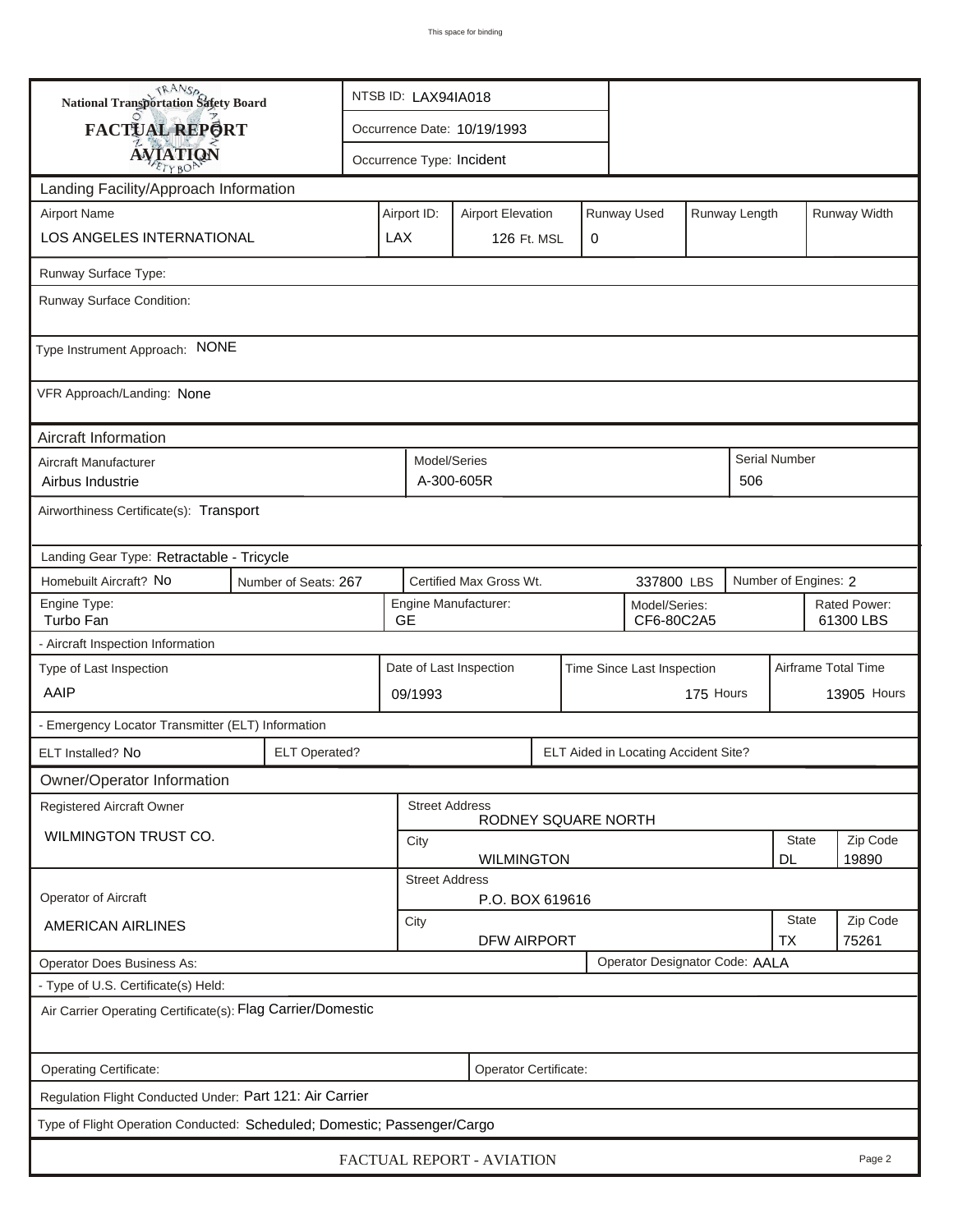| <b>National Transportation Safety Board</b>                                                          | NTSB ID: LAX94IA018                                                          |                        |                            |                                                          |         |  |              |                                        |                    |              |                |                                    |                     |
|------------------------------------------------------------------------------------------------------|------------------------------------------------------------------------------|------------------------|----------------------------|----------------------------------------------------------|---------|--|--------------|----------------------------------------|--------------------|--------------|----------------|------------------------------------|---------------------|
| FACTUAL REPORT                                                                                       |                                                                              |                        |                            | Occurrence Date: 10/19/1993                              |         |  |              |                                        |                    |              |                |                                    |                     |
|                                                                                                      |                                                                              |                        |                            | Occurrence Type: Incident                                |         |  |              |                                        |                    |              |                |                                    |                     |
| <b>AVIATION</b>                                                                                      |                                                                              |                        |                            |                                                          |         |  |              |                                        |                    |              |                |                                    |                     |
| <b>First Pilot Information</b>                                                                       |                                                                              |                        |                            |                                                          |         |  |              |                                        |                    |              |                |                                    |                     |
| City<br>Name                                                                                         |                                                                              |                        |                            |                                                          |         |  |              |                                        |                    | <b>State</b> |                | Date of Birth                      | Age                 |
| On File                                                                                              |                                                                              |                        |                            |                                                          | On File |  |              |                                        |                    | On File      |                | On File                            | 55                  |
| Principal Profession: Civilian Pilot<br>Seat Occupied: Left<br>Certificate Number: On File<br>Sex: M |                                                                              |                        |                            |                                                          |         |  |              |                                        |                    |              |                |                                    |                     |
| Airline Transport<br>Certificate(s):                                                                 |                                                                              |                        |                            |                                                          |         |  |              |                                        |                    |              |                |                                    |                     |
| Airplane Rating(s):<br>Multi-engine Land                                                             |                                                                              |                        |                            |                                                          |         |  |              |                                        |                    |              |                |                                    |                     |
| Rotorcraft/Glider/LTA: None                                                                          |                                                                              |                        |                            |                                                          |         |  |              |                                        |                    |              |                |                                    |                     |
| Instrument Rating(s): Airplane                                                                       |                                                                              |                        |                            |                                                          |         |  |              |                                        |                    |              |                |                                    |                     |
| None<br>Instructor Rating(s):                                                                        |                                                                              |                        |                            |                                                          |         |  |              |                                        |                    |              |                |                                    |                     |
| Type Rating/Endorsement for Accident/Incident Aircraft? Yes                                          |                                                                              |                        |                            |                                                          |         |  |              | <b>Current Biennial Flight Review?</b> |                    |              |                |                                    |                     |
| Medical Cert.: Class 1<br>Medical Cert. Status: Valid Medical--no waivers/lim.                       |                                                                              |                        |                            |                                                          |         |  |              |                                        |                    |              |                | Date of Last Medical Exam: 04/1993 |                     |
|                                                                                                      |                                                                              |                        |                            |                                                          |         |  |              |                                        |                    |              |                |                                    |                     |
| - Flight Time Matrix                                                                                 | All A/C                                                                      | This Make<br>and Model | Airplane<br>Single Engine  | Airplane<br>Instrument<br>Night<br>Mult-Engine<br>Actual |         |  |              |                                        | Simulated          | Rotorcraft   |                | Glider                             | Lighter<br>Than Air |
| <b>Total Time</b>                                                                                    | 20000                                                                        | 1800                   |                            |                                                          |         |  |              |                                        |                    |              |                |                                    |                     |
| Pilot In Command(PIC)                                                                                |                                                                              |                        |                            |                                                          |         |  |              |                                        |                    |              |                |                                    |                     |
| Instructor                                                                                           |                                                                              |                        |                            |                                                          |         |  |              |                                        |                    |              |                |                                    |                     |
| Last 90 Days                                                                                         | 200                                                                          | 200                    |                            |                                                          |         |  |              |                                        |                    |              |                |                                    |                     |
| Last 30 Days                                                                                         |                                                                              |                        |                            |                                                          |         |  |              |                                        |                    |              |                |                                    |                     |
| Last 24 Hours                                                                                        | 5                                                                            | 5                      |                            |                                                          |         |  |              |                                        |                    |              |                |                                    |                     |
| Seatbelt Used? Yes                                                                                   |                                                                              |                        | Shoulder Harness Used? Yes |                                                          |         |  |              | Toxicology Performed? No               |                    |              |                | Second Pilot? Yes                  |                     |
|                                                                                                      |                                                                              |                        |                            |                                                          |         |  |              |                                        |                    |              |                |                                    |                     |
| Flight Plan/Itinerary                                                                                |                                                                              |                        |                            |                                                          |         |  |              |                                        |                    |              |                |                                    |                     |
| Type of Flight Plan Filed: IFR                                                                       |                                                                              |                        |                            |                                                          |         |  |              |                                        |                    |              |                |                                    |                     |
| Departure Point                                                                                      |                                                                              |                        |                            |                                                          |         |  | <b>State</b> |                                        | Airport Identifier |              | Departure Time |                                    | Time Zone           |
| 0959<br><b>PDT</b><br>Same as Accident/Incident Location                                             |                                                                              |                        |                            |                                                          |         |  |              |                                        |                    |              |                |                                    |                     |
| Destination                                                                                          |                                                                              | <b>State</b>           |                            | Airport Identifier                                       |         |  |              |                                        |                    |              |                |                                    |                     |
| <b>MIAMI</b><br>FL.<br>MIA                                                                           |                                                                              |                        |                            |                                                          |         |  |              |                                        |                    |              |                |                                    |                     |
| Type of Clearance: IFR                                                                               |                                                                              |                        |                            |                                                          |         |  |              |                                        |                    |              |                |                                    |                     |
| Type of Airspace: Class B; Class D; Class E                                                          |                                                                              |                        |                            |                                                          |         |  |              |                                        |                    |              |                |                                    |                     |
| Weather Information                                                                                  |                                                                              |                        |                            |                                                          |         |  |              |                                        |                    |              |                |                                    |                     |
| Source of Briefing:                                                                                  | Commercial Weather Service; Flight Service Station; National Weather Service |                        |                            |                                                          |         |  |              |                                        |                    |              |                |                                    |                     |
| Method of Briefing:                                                                                  |                                                                              |                        |                            |                                                          |         |  |              |                                        |                    |              |                |                                    |                     |
| FACTUAL REPORT - AVIATION<br>Page 3                                                                  |                                                                              |                        |                            |                                                          |         |  |              |                                        |                    |              |                |                                    |                     |

ı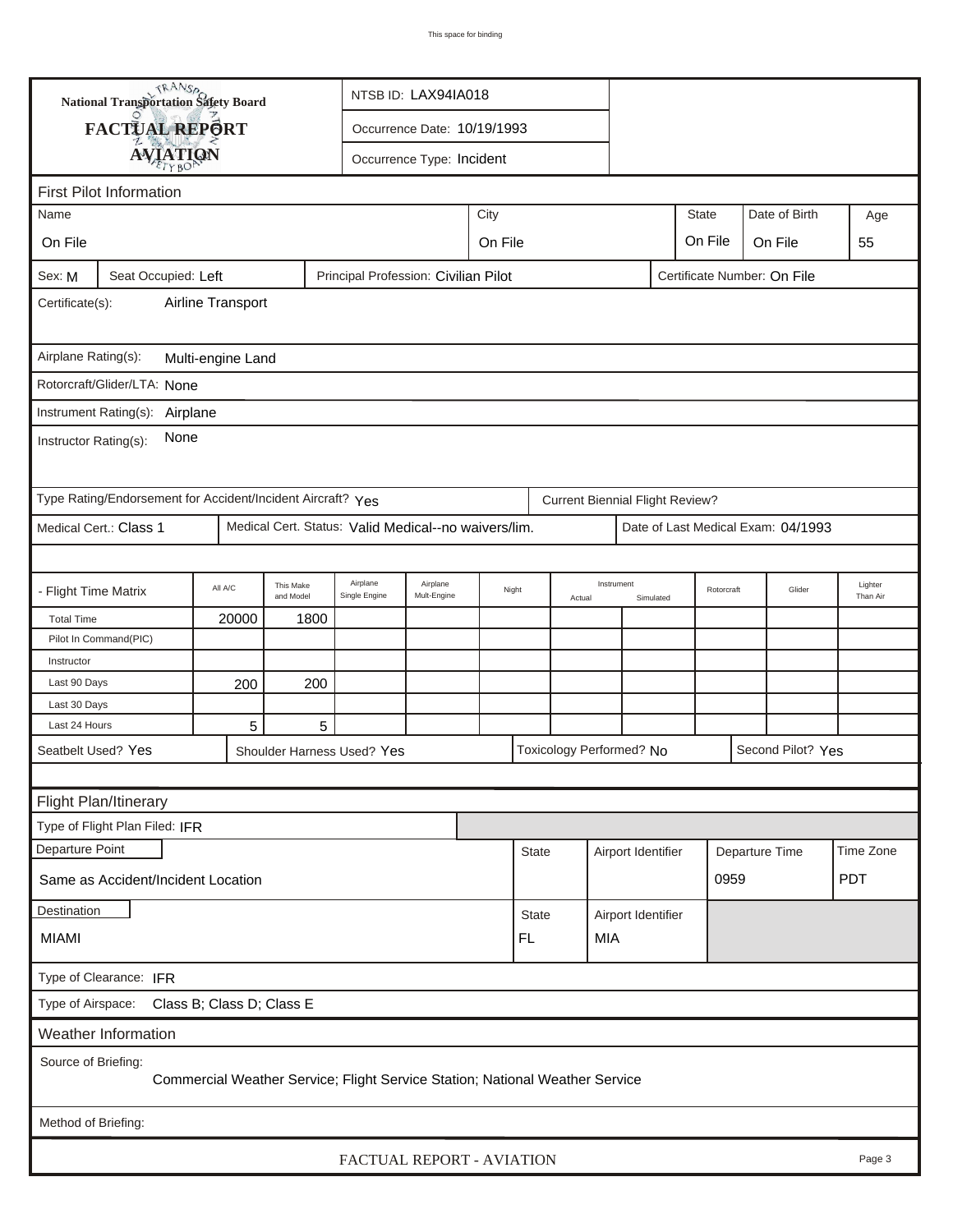| FACTUAL REPORT<br>Occurrence Date: 10/19/1993<br><b>AVIATION</b><br>Occurrence Type: Incident<br>Weather Information<br>WOF ID<br><b>WOF Elevation</b><br><b>Observation Time</b><br>Time Zone<br>WOF Distance From Accident Site<br>Direction From Accident Site<br><b>LAX</b><br>1051<br><b>PDT</b><br>126 Ft. MSL<br>0 NM<br>0 Deg. Mag.<br>Sky/Lowest Cloud Condition: Clear<br>0 Ft. AGL<br>Condition of Light: Day<br>0 Ft. AGL<br>$10$<br>Lowest Ceiling: None<br>Visibility:<br><b>SM</b><br>Altimeter:<br>30.00<br>"Hg<br>23 °C<br>Dew Point:<br>12 °C<br>Wind Direction: 190<br>Temperature:<br>Density Altitude:<br>Ft.<br>Wind Speed: 4<br>Gusts:<br>Weather Condtions at Accident Site: Visual Conditions<br>Visibility (RVR):<br>0<br>Visibility (RVV)<br>$\pmb{0}$<br>Ft.<br>SM<br>Intensity of Precipitation: Unknown<br>Restrictions to Visibility: None<br>None<br>Type of Precipitation:<br><b>Accident Information</b><br>Aircraft Damage: Minor<br>Aircraft Fire: None<br>Aircraft Explosion None<br>Classification: U.S. Registered/U.S. Soil<br><b>TOTAL</b><br>- Injury Summary Matrix<br>Fatal<br>Serious<br>Minor<br>None<br><b>First Pilot</b><br>1<br>1<br>Second Pilot<br>1<br><b>Student Pilot</b><br>Flight Instructor<br><b>Check Pilot</b><br><b>Flight Engineer</b><br>8<br>8<br>Cabin Attendants<br>Other Crew<br>Passengers<br>76<br>76<br>- TOTAL ABOARD -<br>86<br>86<br>Other Ground<br>0<br>0<br>0<br>0<br>- GRAND TOTAL -<br>$\overline{0}$<br>0<br>0<br>86<br>86 | <b>National Transportation Safety Board</b> |  |  |  | NTSB ID: LAX94IA018       |  |  |  |  |  |  |  |        |
|------------------------------------------------------------------------------------------------------------------------------------------------------------------------------------------------------------------------------------------------------------------------------------------------------------------------------------------------------------------------------------------------------------------------------------------------------------------------------------------------------------------------------------------------------------------------------------------------------------------------------------------------------------------------------------------------------------------------------------------------------------------------------------------------------------------------------------------------------------------------------------------------------------------------------------------------------------------------------------------------------------------------------------------------------------------------------------------------------------------------------------------------------------------------------------------------------------------------------------------------------------------------------------------------------------------------------------------------------------------------------------------------------------------------------------------------------------------------------------------------------------|---------------------------------------------|--|--|--|---------------------------|--|--|--|--|--|--|--|--------|
|                                                                                                                                                                                                                                                                                                                                                                                                                                                                                                                                                                                                                                                                                                                                                                                                                                                                                                                                                                                                                                                                                                                                                                                                                                                                                                                                                                                                                                                                                                            |                                             |  |  |  |                           |  |  |  |  |  |  |  |        |
|                                                                                                                                                                                                                                                                                                                                                                                                                                                                                                                                                                                                                                                                                                                                                                                                                                                                                                                                                                                                                                                                                                                                                                                                                                                                                                                                                                                                                                                                                                            |                                             |  |  |  |                           |  |  |  |  |  |  |  |        |
|                                                                                                                                                                                                                                                                                                                                                                                                                                                                                                                                                                                                                                                                                                                                                                                                                                                                                                                                                                                                                                                                                                                                                                                                                                                                                                                                                                                                                                                                                                            |                                             |  |  |  |                           |  |  |  |  |  |  |  |        |
|                                                                                                                                                                                                                                                                                                                                                                                                                                                                                                                                                                                                                                                                                                                                                                                                                                                                                                                                                                                                                                                                                                                                                                                                                                                                                                                                                                                                                                                                                                            |                                             |  |  |  |                           |  |  |  |  |  |  |  |        |
|                                                                                                                                                                                                                                                                                                                                                                                                                                                                                                                                                                                                                                                                                                                                                                                                                                                                                                                                                                                                                                                                                                                                                                                                                                                                                                                                                                                                                                                                                                            |                                             |  |  |  |                           |  |  |  |  |  |  |  |        |
|                                                                                                                                                                                                                                                                                                                                                                                                                                                                                                                                                                                                                                                                                                                                                                                                                                                                                                                                                                                                                                                                                                                                                                                                                                                                                                                                                                                                                                                                                                            |                                             |  |  |  |                           |  |  |  |  |  |  |  |        |
|                                                                                                                                                                                                                                                                                                                                                                                                                                                                                                                                                                                                                                                                                                                                                                                                                                                                                                                                                                                                                                                                                                                                                                                                                                                                                                                                                                                                                                                                                                            |                                             |  |  |  |                           |  |  |  |  |  |  |  |        |
|                                                                                                                                                                                                                                                                                                                                                                                                                                                                                                                                                                                                                                                                                                                                                                                                                                                                                                                                                                                                                                                                                                                                                                                                                                                                                                                                                                                                                                                                                                            |                                             |  |  |  |                           |  |  |  |  |  |  |  |        |
|                                                                                                                                                                                                                                                                                                                                                                                                                                                                                                                                                                                                                                                                                                                                                                                                                                                                                                                                                                                                                                                                                                                                                                                                                                                                                                                                                                                                                                                                                                            |                                             |  |  |  |                           |  |  |  |  |  |  |  |        |
|                                                                                                                                                                                                                                                                                                                                                                                                                                                                                                                                                                                                                                                                                                                                                                                                                                                                                                                                                                                                                                                                                                                                                                                                                                                                                                                                                                                                                                                                                                            |                                             |  |  |  |                           |  |  |  |  |  |  |  |        |
|                                                                                                                                                                                                                                                                                                                                                                                                                                                                                                                                                                                                                                                                                                                                                                                                                                                                                                                                                                                                                                                                                                                                                                                                                                                                                                                                                                                                                                                                                                            |                                             |  |  |  |                           |  |  |  |  |  |  |  |        |
|                                                                                                                                                                                                                                                                                                                                                                                                                                                                                                                                                                                                                                                                                                                                                                                                                                                                                                                                                                                                                                                                                                                                                                                                                                                                                                                                                                                                                                                                                                            |                                             |  |  |  |                           |  |  |  |  |  |  |  |        |
|                                                                                                                                                                                                                                                                                                                                                                                                                                                                                                                                                                                                                                                                                                                                                                                                                                                                                                                                                                                                                                                                                                                                                                                                                                                                                                                                                                                                                                                                                                            |                                             |  |  |  |                           |  |  |  |  |  |  |  |        |
|                                                                                                                                                                                                                                                                                                                                                                                                                                                                                                                                                                                                                                                                                                                                                                                                                                                                                                                                                                                                                                                                                                                                                                                                                                                                                                                                                                                                                                                                                                            |                                             |  |  |  |                           |  |  |  |  |  |  |  |        |
|                                                                                                                                                                                                                                                                                                                                                                                                                                                                                                                                                                                                                                                                                                                                                                                                                                                                                                                                                                                                                                                                                                                                                                                                                                                                                                                                                                                                                                                                                                            |                                             |  |  |  |                           |  |  |  |  |  |  |  |        |
|                                                                                                                                                                                                                                                                                                                                                                                                                                                                                                                                                                                                                                                                                                                                                                                                                                                                                                                                                                                                                                                                                                                                                                                                                                                                                                                                                                                                                                                                                                            |                                             |  |  |  |                           |  |  |  |  |  |  |  |        |
|                                                                                                                                                                                                                                                                                                                                                                                                                                                                                                                                                                                                                                                                                                                                                                                                                                                                                                                                                                                                                                                                                                                                                                                                                                                                                                                                                                                                                                                                                                            |                                             |  |  |  |                           |  |  |  |  |  |  |  |        |
|                                                                                                                                                                                                                                                                                                                                                                                                                                                                                                                                                                                                                                                                                                                                                                                                                                                                                                                                                                                                                                                                                                                                                                                                                                                                                                                                                                                                                                                                                                            |                                             |  |  |  |                           |  |  |  |  |  |  |  |        |
|                                                                                                                                                                                                                                                                                                                                                                                                                                                                                                                                                                                                                                                                                                                                                                                                                                                                                                                                                                                                                                                                                                                                                                                                                                                                                                                                                                                                                                                                                                            |                                             |  |  |  |                           |  |  |  |  |  |  |  |        |
|                                                                                                                                                                                                                                                                                                                                                                                                                                                                                                                                                                                                                                                                                                                                                                                                                                                                                                                                                                                                                                                                                                                                                                                                                                                                                                                                                                                                                                                                                                            |                                             |  |  |  |                           |  |  |  |  |  |  |  |        |
|                                                                                                                                                                                                                                                                                                                                                                                                                                                                                                                                                                                                                                                                                                                                                                                                                                                                                                                                                                                                                                                                                                                                                                                                                                                                                                                                                                                                                                                                                                            |                                             |  |  |  |                           |  |  |  |  |  |  |  |        |
|                                                                                                                                                                                                                                                                                                                                                                                                                                                                                                                                                                                                                                                                                                                                                                                                                                                                                                                                                                                                                                                                                                                                                                                                                                                                                                                                                                                                                                                                                                            |                                             |  |  |  |                           |  |  |  |  |  |  |  |        |
|                                                                                                                                                                                                                                                                                                                                                                                                                                                                                                                                                                                                                                                                                                                                                                                                                                                                                                                                                                                                                                                                                                                                                                                                                                                                                                                                                                                                                                                                                                            |                                             |  |  |  |                           |  |  |  |  |  |  |  |        |
|                                                                                                                                                                                                                                                                                                                                                                                                                                                                                                                                                                                                                                                                                                                                                                                                                                                                                                                                                                                                                                                                                                                                                                                                                                                                                                                                                                                                                                                                                                            |                                             |  |  |  |                           |  |  |  |  |  |  |  |        |
|                                                                                                                                                                                                                                                                                                                                                                                                                                                                                                                                                                                                                                                                                                                                                                                                                                                                                                                                                                                                                                                                                                                                                                                                                                                                                                                                                                                                                                                                                                            |                                             |  |  |  |                           |  |  |  |  |  |  |  |        |
|                                                                                                                                                                                                                                                                                                                                                                                                                                                                                                                                                                                                                                                                                                                                                                                                                                                                                                                                                                                                                                                                                                                                                                                                                                                                                                                                                                                                                                                                                                            |                                             |  |  |  |                           |  |  |  |  |  |  |  |        |
|                                                                                                                                                                                                                                                                                                                                                                                                                                                                                                                                                                                                                                                                                                                                                                                                                                                                                                                                                                                                                                                                                                                                                                                                                                                                                                                                                                                                                                                                                                            |                                             |  |  |  |                           |  |  |  |  |  |  |  |        |
|                                                                                                                                                                                                                                                                                                                                                                                                                                                                                                                                                                                                                                                                                                                                                                                                                                                                                                                                                                                                                                                                                                                                                                                                                                                                                                                                                                                                                                                                                                            |                                             |  |  |  |                           |  |  |  |  |  |  |  |        |
|                                                                                                                                                                                                                                                                                                                                                                                                                                                                                                                                                                                                                                                                                                                                                                                                                                                                                                                                                                                                                                                                                                                                                                                                                                                                                                                                                                                                                                                                                                            |                                             |  |  |  |                           |  |  |  |  |  |  |  |        |
|                                                                                                                                                                                                                                                                                                                                                                                                                                                                                                                                                                                                                                                                                                                                                                                                                                                                                                                                                                                                                                                                                                                                                                                                                                                                                                                                                                                                                                                                                                            |                                             |  |  |  |                           |  |  |  |  |  |  |  |        |
|                                                                                                                                                                                                                                                                                                                                                                                                                                                                                                                                                                                                                                                                                                                                                                                                                                                                                                                                                                                                                                                                                                                                                                                                                                                                                                                                                                                                                                                                                                            |                                             |  |  |  |                           |  |  |  |  |  |  |  |        |
|                                                                                                                                                                                                                                                                                                                                                                                                                                                                                                                                                                                                                                                                                                                                                                                                                                                                                                                                                                                                                                                                                                                                                                                                                                                                                                                                                                                                                                                                                                            |                                             |  |  |  | FACTUAL REPORT - AVIATION |  |  |  |  |  |  |  | Page 4 |